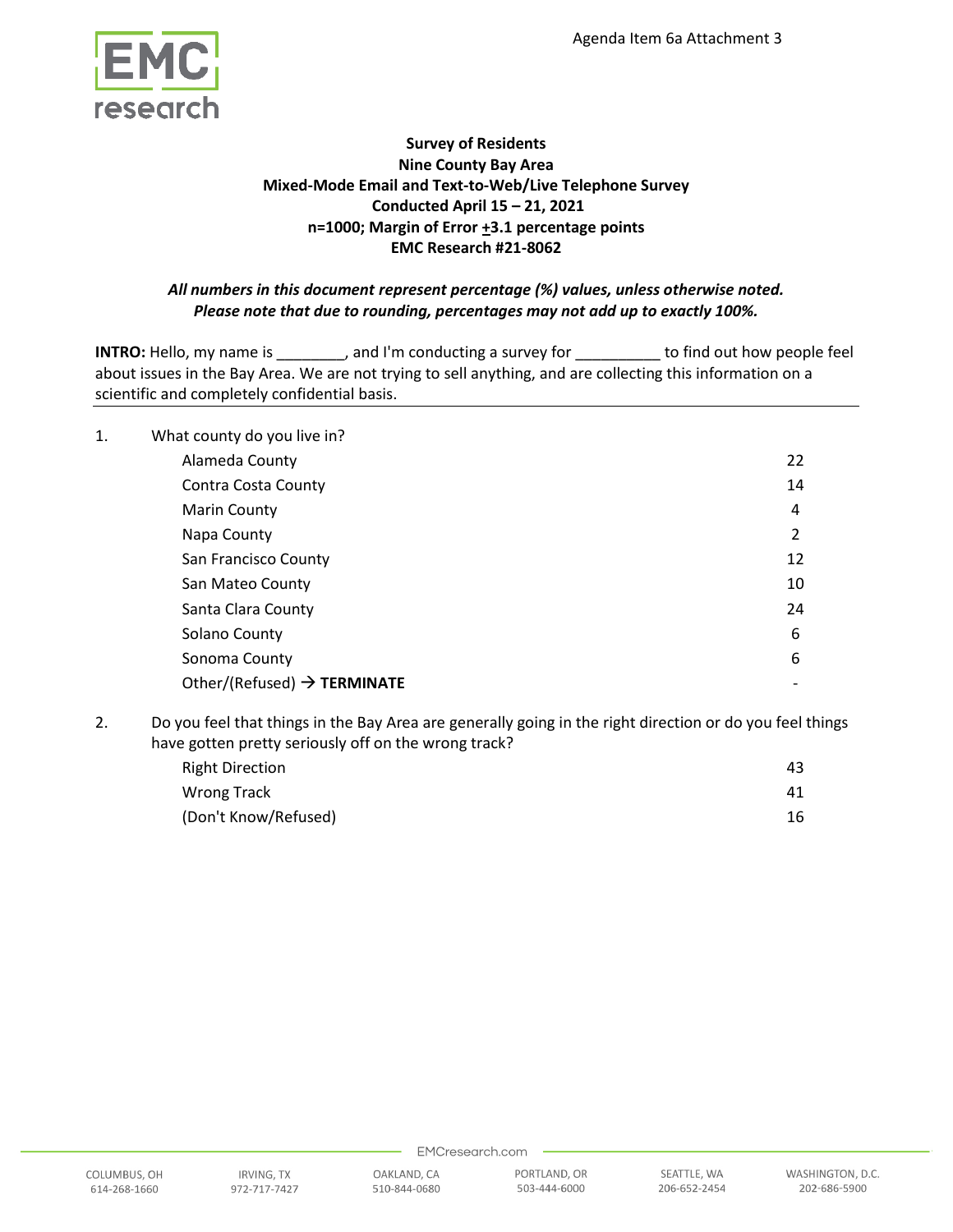# 3. What do you think is the most important problem facing the Bay Area today? **(VERBATIM RESPONSES CODED INTO CATEGORIES)**

| Homelessness                        | 21            |
|-------------------------------------|---------------|
| Affordable Housing                  | 17            |
| Public Health/COVID-19/Vaccinations | 11            |
| Crime/Drugs/Safety                  | 8             |
| Racial Inequality/Policing          | 6             |
| Cost of living                      | 6             |
| Traffic/Transit/Infrastructure      | 5             |
| Jobs/Economy                        | 5             |
| Climate Change/Environment          | 3             |
| Politicians/Government/Partisanship | 3             |
| Growth/Development                  | $\mathfrak z$ |
| Education                           | 1             |
|                                     |               |
| Other                               | 5             |
| None/Don't know/No opinion          | 7             |

4INT. Now I'd like to ask you some questions about public transit in the Bay Area including BART, buses, Caltrain, light rail, and ferries.

4. Overall, how important is public transit for the Bay Area? Please use a scale from 1 to 7, where 1 means not at all important and 7 means very important.

| 1- Not at all important | 3    |
|-------------------------|------|
| 2                       |      |
| 3                       | 3    |
| $\overline{4}$          | 5    |
| -5                      | 11   |
| 6                       | 11   |
| 7 - Very important      | 65   |
| (Don't know/Refused)    | 1    |
| Mean                    | 6.15 |

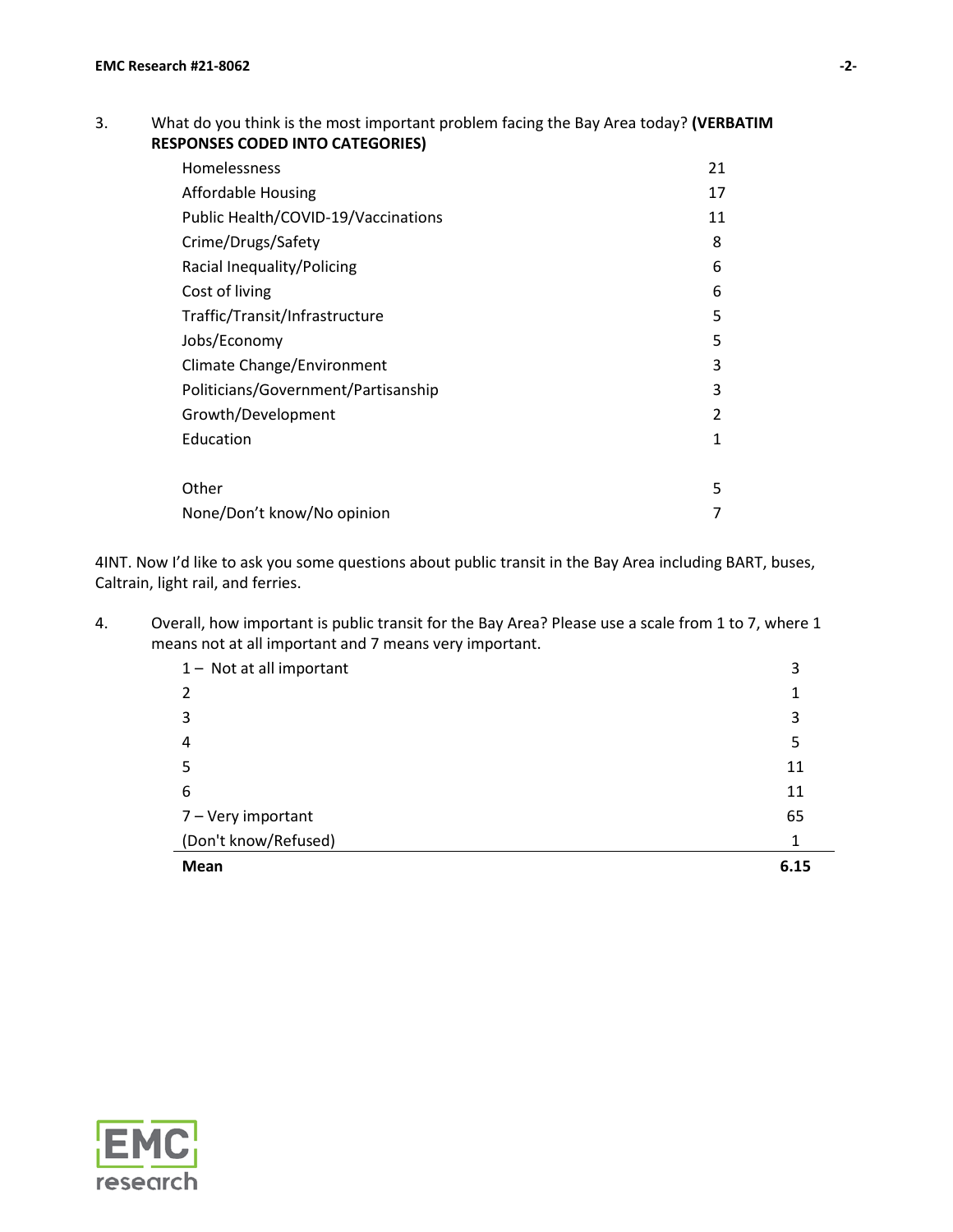|               | Does not describe at all |   |                  |    |    | Describes very well<br>(Don't |    |    |                |             |
|---------------|--------------------------|---|------------------|----|----|-------------------------------|----|----|----------------|-------------|
| <b>SCALE:</b> |                          | 1 | $\overline{2}$   | 3  | 4  | 5                             | 6  | 7  | know)          | <b>Mean</b> |
| (RANDOMIZE)   |                          |   |                  |    |    |                               |    |    |                |             |
| 5.            | Safe                     | 9 | 10               | 14 | 19 | 21                            | 12 | 12 | $\overline{2}$ | 4.21        |
| 6.            | Affordable               | 7 | $\boldsymbol{6}$ | 13 | 24 | 20                            | 11 | 15 | $\overline{a}$ | 4.47        |
| 7.            | Reliable                 | 5 | 5                | 11 | 18 | 24                            | 18 | 15 | 3              | 4.70        |
| 8.            | Convenient               | 8 | 10               | 11 | 18 | 18                            | 15 | 17 | $\overline{2}$ | 4.43        |
| 9.            | Easy to use              | 7 | $\overline{7}$   | 9  | 17 | 22                            | 16 | 19 | 3              | 4.71        |

5INT. And thinking back to your experiences and perceptions from **before** the COVID-19 pandemic, please tell me how well you feel each of the following describes public transit in the Bay Area **before** the pandemic. Please use a scale from 1 to 7 where 1 means does not describe at all, and 7 means describes very well.

### **(END RANDOMIZE)**

10INT. Now I'd like you to think about the future of public transit following the COVID-19 pandemic. For each of the following words or phrases, please tell me how important they are to the future of the Bay Area's public transit system. Please use a scale from 1 to 7 where 1 means not at all important and 7 means very important.  $\mathbf{r}$ 

|               |                 | Not at all important |                |                         |    | <b>Very important</b> |    | (Don't         |      |
|---------------|-----------------|----------------------|----------------|-------------------------|----|-----------------------|----|----------------|------|
| <b>SCALE:</b> | 1               | $\overline{2}$       | 3              | $\overline{\mathbf{4}}$ | 5  | 6                     | 7  | know)          | Mean |
|               | (RANDOMIZE)     |                      |                |                         |    |                       |    |                |      |
| 10.           | Safe            |                      |                |                         |    |                       |    |                |      |
|               | $\overline{2}$  | $\mathbf{1}$         | $\mathbf{1}$   | $\overline{4}$          | 9  | 11                    | 70 | $\overline{2}$ | 6.35 |
| 11.           | Affordable      |                      |                |                         |    |                       |    |                |      |
|               | $\mathbf{1}$    | $\mathbf{1}$         | 3              | 6                       | 12 | 15                    | 61 | $\overline{2}$ | 6.18 |
| 12.           | Reliable        |                      |                |                         |    |                       |    |                |      |
|               | $\overline{2}$  | $\mathbf{1}$         | $\mathbf{1}$   | $\overline{4}$          | 9  | 18                    | 64 | $\overline{2}$ | 6.32 |
| 13.           | Convenient      |                      |                |                         |    |                       |    |                |      |
|               | 1               | $\mathbf{1}$         | $\overline{2}$ | 6                       | 13 | 18                    | 58 | $\mathbf{1}$   | 6.18 |
| 14.           | Easy to use     |                      |                |                         |    |                       |    |                |      |
|               | 1               | $\mathbf{1}$         | $\mathsf 3$    | 5                       | 13 | 18                    | 57 | $\overline{2}$ | 6.16 |
|               | (END RANDOMIZE) |                      |                |                         |    |                       |    |                |      |

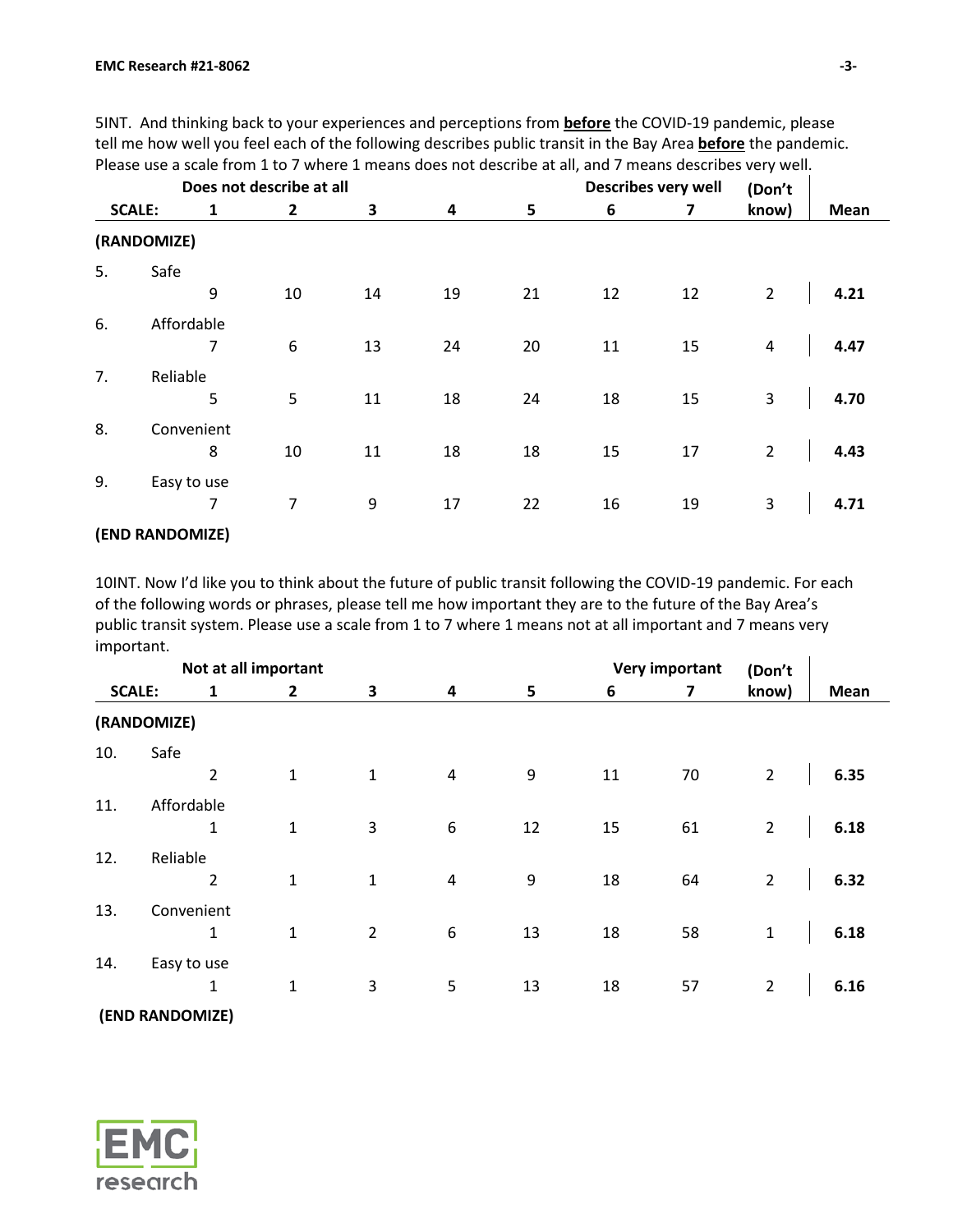15. What specific improvements to public transit in the Bay Area do you think we should make today that future generations will thank us for tomorrow? **(VERBATIM RESPONSES CODED INTO CATEGORIES)**

| Safety (Additional enforcement, reducing crime, etc.) | 15 |
|-------------------------------------------------------|----|
| <b>Expansion of routes</b>                            | 14 |
| Better scheduling/Increase reliability                | 10 |
| Lower cost/more affordable                            | 9  |
| Easier to access/use                                  | 9  |
| Cleanliness (General)                                 | 6  |
| More frequent service                                 | 5  |
| Integration/Coordination between agencies             | 4  |
| More eco-friendly/Greener                             | 2  |
| Need more of it                                       | 2  |
| More funding                                          | 1  |
| Other                                                 | 9  |
| Nothing                                               | 3  |
| (Don't know/Refused)                                  | 12 |

16. A bill has been introduced in the state legislature called the **Bay Area Seamless and Resilient Transit Act**. This bill would coordinate all of the public transit systems in the Bay Area to operate as one seamless, multimodal transit system, including consistent mapping and signage to make transit easier to navigate, regional fares so riders pay one fare for their entire trip even if they have to transfer, and real-time vehicle location data so riders know when a bus, train, or ferry will arrive.

Given what you just heard, do you have support or oppose the **Bay Area Seamless and Resilient Transit Act**?

| Strongly support     | 59 | $\rightarrow$ 89 |
|----------------------|----|------------------|
| Somewhat support     | 29 |                  |
| Somewhat oppose      | 3  | $\rightarrow 8$  |
| Strongly oppose      | 4  |                  |
| (Don't Know/Refused) | 4  |                  |

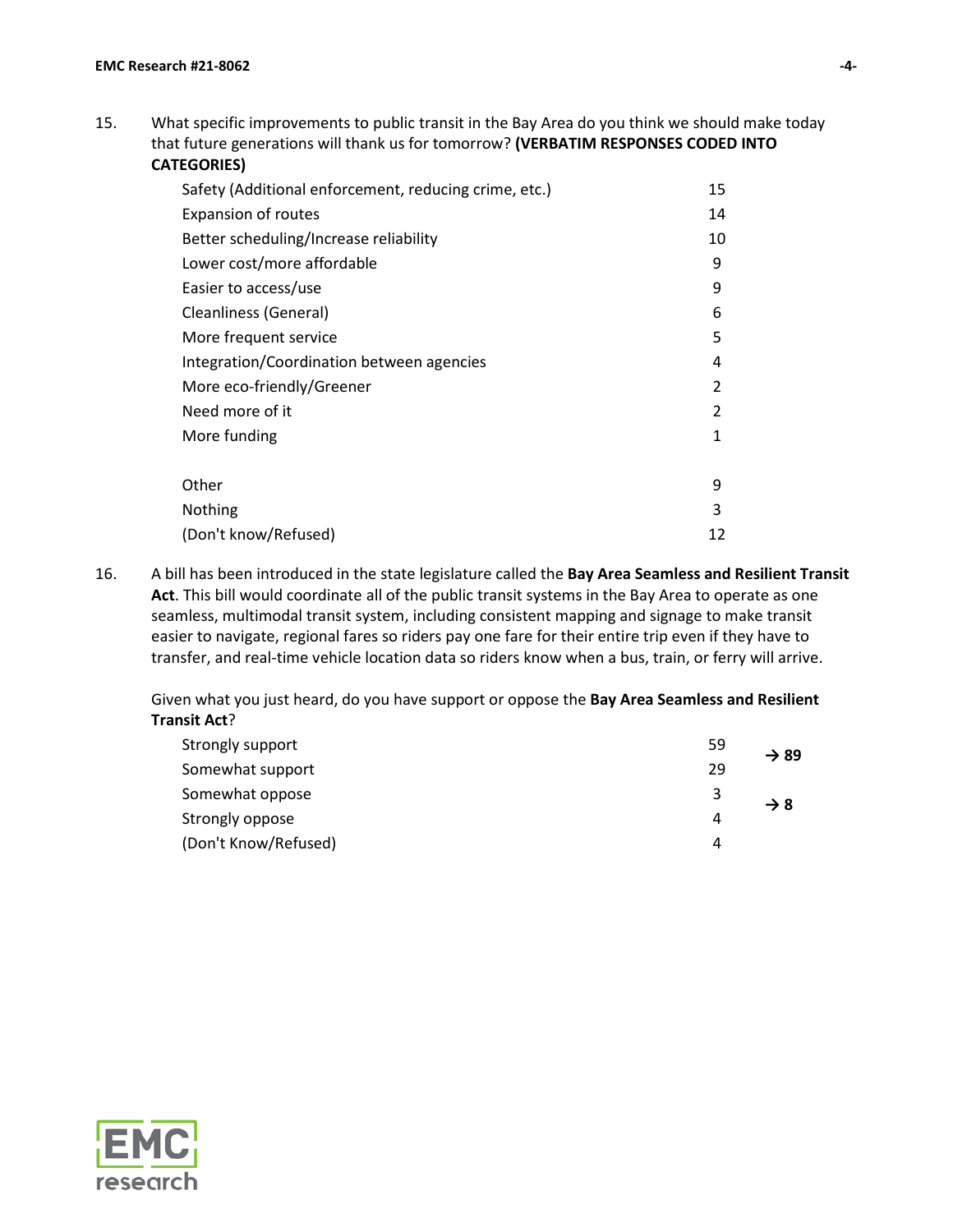17INT. Now I'm going to read you some of the things that would result from the **Bay Area Seamless and Resilient Transit Act**. After each one, please tell me if that is very important, somewhat important, not too important, or not at all important to you.

|               | <b>Very</b>                                                                                                                                                                  | Somewhat  | <b>Not Too</b> | <b>Not At All</b> | (Don't know)   |
|---------------|------------------------------------------------------------------------------------------------------------------------------------------------------------------------------|-----------|----------------|-------------------|----------------|
| <b>SCALE:</b> | Important                                                                                                                                                                    | Important | Important      | Important         |                |
| (RANDOMIZE)   |                                                                                                                                                                              |           |                |                   |                |
| 17.           | One set of fares, passes, discounts, and transfer policies for the whole Bay Area transit system                                                                             |           |                |                   |                |
|               | 54                                                                                                                                                                           | 35        | 6              | 3                 | $\overline{2}$ |
| 18.           | A single mobile app for planning, schedules, and information about public transit throughout the Bay<br>Area                                                                 |           |                |                   |                |
|               | 59                                                                                                                                                                           | 31        | 5              | 4                 | $\overline{2}$ |
| 19.           | Real-time information on wait times and vehicle locations for all public transit in the Bay Area                                                                             |           |                |                   |                |
|               | 65                                                                                                                                                                           | 27        | 4              | 3                 | 1              |
| 20.           | More direct service, fewer transfers, and shorter wait times for public transit throughout the Bay<br>Area                                                                   |           |                |                   |                |
|               | 63                                                                                                                                                                           | 28        | 5              | $\overline{2}$    | $\overline{2}$ |
| 21.           | A single fare policy for the whole Bay Area transit system so there is only one payment even with<br>transfers                                                               |           |                |                   |                |
|               | 55                                                                                                                                                                           | 32        | $\overline{7}$ | 4                 | $\overline{2}$ |
| 22.           | Dedicated travel lanes along key transit routes for buses, carpools, and vanpools                                                                                            |           |                |                   |                |
|               | 42                                                                                                                                                                           | 38        | 12             | 6                 | $\overline{2}$ |
| 23.           | Easy to use and uniform transit maps and signage throughout the Bay Area transit systems                                                                                     |           |                |                   |                |
|               | 63                                                                                                                                                                           | 29        | 4              | $\overline{2}$    | $\overline{2}$ |
| 24.           | Improved public transit service in the areas with more transit dependent and lower-income residents                                                                          |           |                |                   |                |
|               | 69                                                                                                                                                                           | 23        | 3              | 4                 | $\overline{2}$ |
| 25.           | Improved public transit services for seniors and disabled populations                                                                                                        |           |                |                   |                |
|               | 69                                                                                                                                                                           | 22        | 4              | 3                 | $\mathbf{1}$   |
| 26.           | Improved public transit to community services, such as schools, grocery stores, hospitals, and<br>libraries                                                                  |           |                |                   |                |
|               | 65                                                                                                                                                                           | 28        | 3              | 3                 | 1              |
| 27.           | More frequent public transit service                                                                                                                                         |           |                |                   |                |
|               | 58                                                                                                                                                                           | 32        | 5              | 3                 | 1              |
| 28.           | More overnight public transit service                                                                                                                                        |           |                |                   |                |
|               | 31                                                                                                                                                                           | 41        | 19             | 7                 | $\overline{2}$ |
| 29.           | A regional transit network that has the ability to set fares, align routes and schedules, and set service<br>and information standards for the whole Bay Area transit system |           |                |                   |                |
|               | 53                                                                                                                                                                           | 36        | 6              | 4                 | $\overline{2}$ |
|               |                                                                                                                                                                              |           |                |                   |                |

**(END RANDOMIZE)**

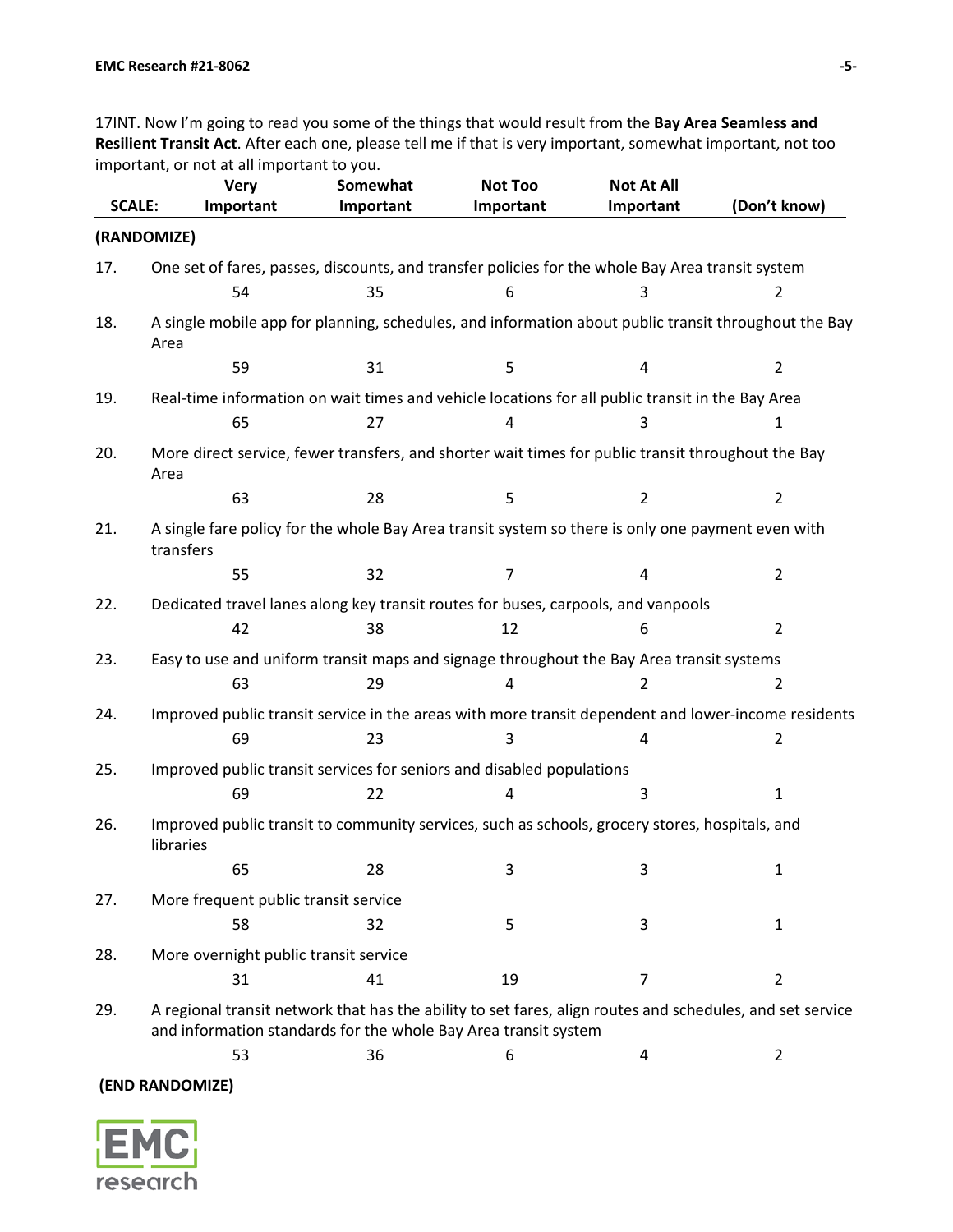30INT. Next I'd like to read you statements from people who **support** the Bay Area Seamless and Resilient Transit Act. After each, please tell me how convincing that statement is to you using a scale from 1 to 7, where 1 means not at all convincing and 7 means very convincing.

|               | Not at all convincing                                                                                                                                                                                                                                                                                                          |                |            |    |    |    | <b>Very convincing</b> | (Don't         |      |
|---------------|--------------------------------------------------------------------------------------------------------------------------------------------------------------------------------------------------------------------------------------------------------------------------------------------------------------------------------|----------------|------------|----|----|----|------------------------|----------------|------|
| <b>SCALE:</b> | 1                                                                                                                                                                                                                                                                                                                              | $\mathbf{2}$   | 3          | 4  | 5  | 6  | 7                      | know)          | Mean |
| (RANDOMIZE)   |                                                                                                                                                                                                                                                                                                                                |                |            |    |    |    |                        |                |      |
| 30.           | [SEAMLESS] This bill would make public transit work as one seamless, connected, and convenient<br>network across the entire Bay Area, with coordinated routes and schedules, effortless transfers,<br>transparent fares, and consistent mapping and trip planning tools for the entire region.                                 |                |            |    | 19 | 19 | 40                     | $\overline{2}$ | 5.60 |
|               | 5                                                                                                                                                                                                                                                                                                                              | 1              | 3          | 11 |    |    |                        |                |      |
| 31.           | [FARES] This bill would reduce fares for many transit riders, especially those that need it the most.<br>Right now, many workers are traveling long distances and paying multiple fares when transferring<br>from trains to buses. This will make one set of passes and discounts that work everywhere in the Bay<br>Area.     |                |            |    |    |    |                        |                |      |
|               | 4                                                                                                                                                                                                                                                                                                                              | $\mathbf{1}$   | 3          | 10 | 17 | 19 | 44                     | 1              | 5.72 |
| 32.           | [CLIMATE CHANGE] The Bay Area should be a leader in addressing climate change by taking more<br>steps to reduce greenhouse gas emissions. By making our public transit system more connected and<br>easier to use, public transit can be a real option that helps to reduce the number of cars on our<br>streets.<br>9         | $\overline{2}$ | $\sqrt{4}$ | 11 | 17 | 16 | 39                     | 1              | 5.31 |
|               |                                                                                                                                                                                                                                                                                                                                |                |            |    |    |    |                        |                |      |
| 33.           | [FUTURE] With fewer people riding transit right now because of the COVID-19 pandemic, this is the<br>opportunity we needed to create the modern, efficient transit system the Bay Area deserves. It's not<br>enough to just go back to the fragmented system we had before.                                                    |                |            |    |    |    |                        |                |      |
|               | 7                                                                                                                                                                                                                                                                                                                              | 2              | 4          | 13 | 18 | 17 | 38                     | 1              | 5.37 |
| 34.           | [EQUITY] Many of the Bay Area's lowest income communities have no choice but to rely on public<br>transit to get everywhere. This bill will create more consistent and affordable fares and help make<br>transit more efficient and convenient for those who need it most.                                                     |                |            |    |    |    |                        |                |      |
|               | 6                                                                                                                                                                                                                                                                                                                              | 2              | 5          | 10 | 16 | 20 | 40                     | 2              | 5.52 |
| 35.           | [REAL-TIME INFORMATION] This bill would require the Bay Area's public transit systems to create<br>one consistent standard for real-time tracking of transit vehicles so everyone can see when the next<br>bus, train, or ferry is arriving.                                                                                   |                |            |    |    |    |                        |                |      |
|               | 4                                                                                                                                                                                                                                                                                                                              | 2              | 5          | 12 | 21 | 19 | 36                     | 1              | 5.47 |
| 36.           | [REGIONAL] This bill would allow regional transportation planners to look at how people get around<br>the entire Bay Area and make decisions about transit routes, schedules, connections, and transit<br>vehicle priority on roads so that transit is faster, more reliable, and more predictable throughout the<br>Bay Area. |                |            |    |    |    |                        |                |      |
|               | 5                                                                                                                                                                                                                                                                                                                              | $\overline{2}$ | 5          | 13 | 18 | 21 | 35                     | $\mathbf{1}$   | 5.40 |
|               | (END RANDOMIZE)                                                                                                                                                                                                                                                                                                                |                |            |    |    |    |                        |                |      |

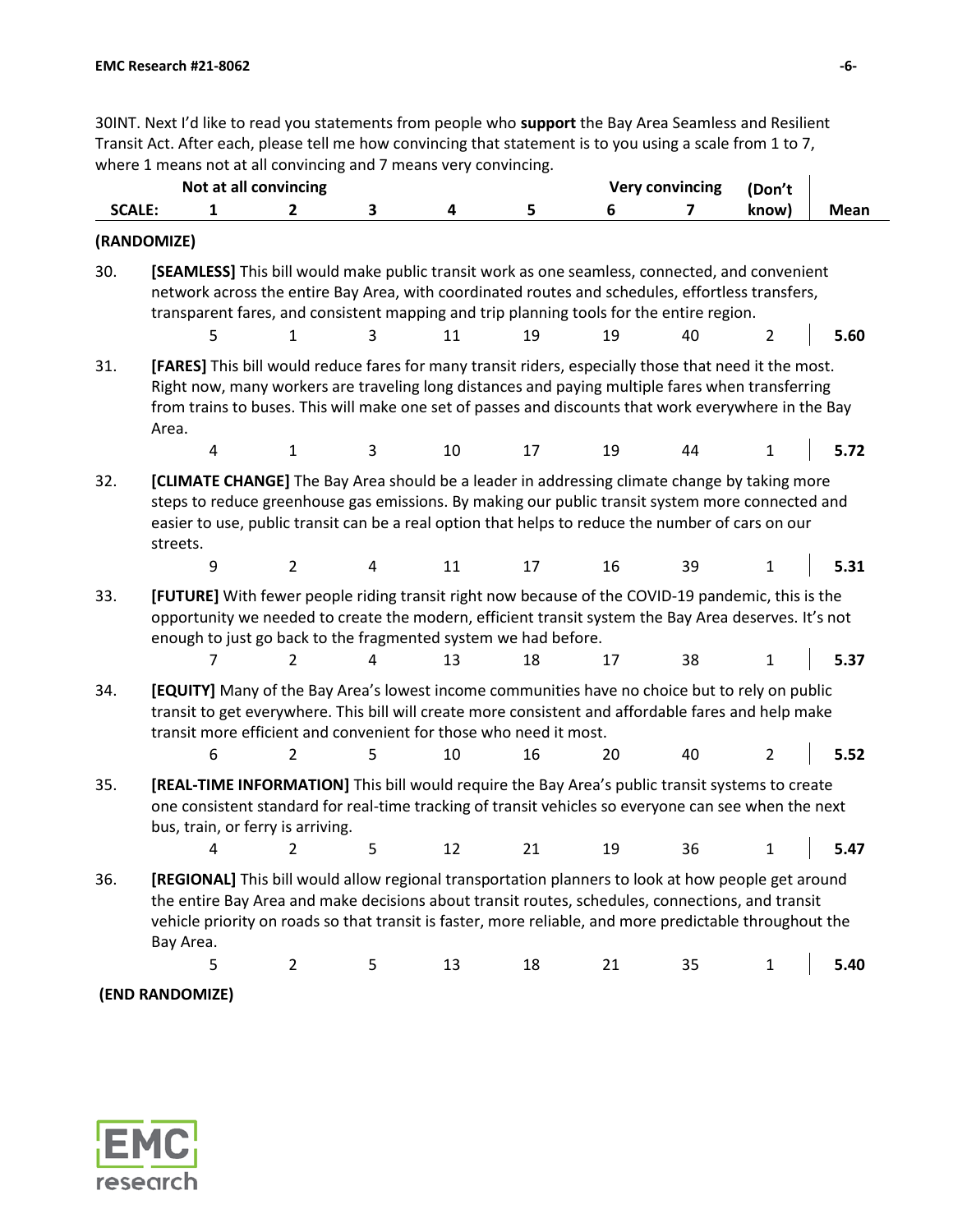37. Sometimes people change their minds in a survey like this. Given what you've heard, do you support or oppose the **Bay Area Seamless and Resilient Transit Act** which would coordinate all of the public transit systems in the Bay Area to operate as one seamless, multimodal transit system, including consistent mapping and signage to make transit easier to navigate, regional fares so riders pay one fare for their entire trip even if they have to transfer, and real-time vehicle location data so riders know when a bus, train, or ferry will arrive?

| Strongly support     | 57 | $\rightarrow 90$ |
|----------------------|----|------------------|
| Somewhat support     | 32 |                  |
| Somewhat oppose      |    | $\rightarrow$ 8  |
| Strongly oppose      | 5  |                  |
| (Don't Know/Refused) |    |                  |

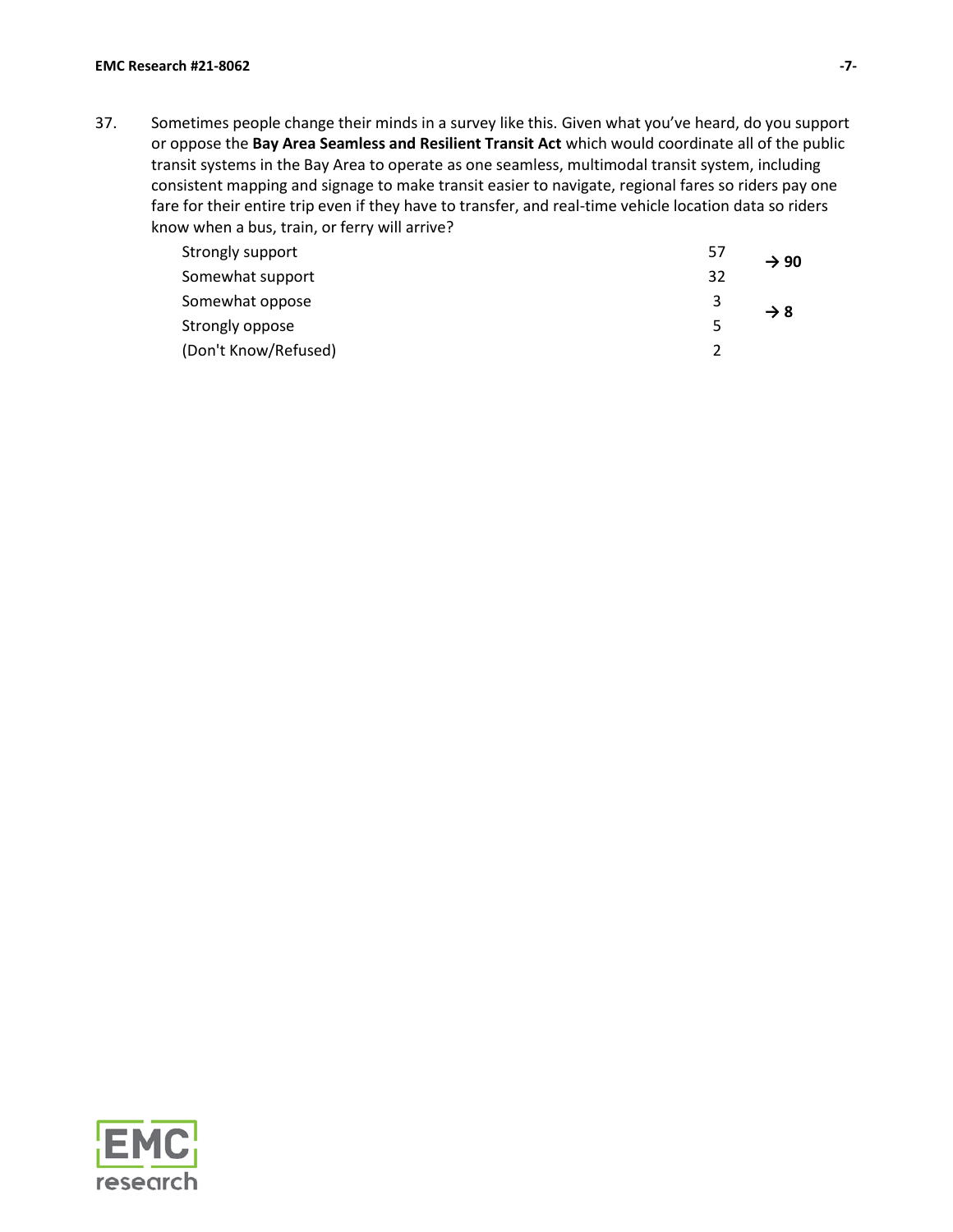38INT. Next I'd like to read you statements from people who **oppose** the Bay Area Seamless and Resilient Transit Act. After each, please tell me how convincing that statement is to you using a scale from 1 to 7, where 1 means not at all convincing and 7 means very convincing.

|               | Not at all convincing                                                                                                                                                                                                                                                                                                |              |    |    |    |                | <b>Very convincing</b> | (Don't           |             |
|---------------|----------------------------------------------------------------------------------------------------------------------------------------------------------------------------------------------------------------------------------------------------------------------------------------------------------------------|--------------|----|----|----|----------------|------------------------|------------------|-------------|
| <b>SCALE:</b> | 1                                                                                                                                                                                                                                                                                                                    | $\mathbf{2}$ | 3  | 4  | 5  | 6              | 7                      | know)            | <b>Mean</b> |
|               | (RANDOMIZE)                                                                                                                                                                                                                                                                                                          |              |    |    |    |                |                        |                  |             |
| 38.           | [LOCAL AGENCIES] This proposal would take decisions out of the hands of local planners and give<br>that power to regional transit planners. Local transit agencies know their communities best and<br>should be able to control the decisions that impact their local riders.                                        |              |    |    |    |                |                        |                  |             |
|               | 16                                                                                                                                                                                                                                                                                                                   | 10           | 12 | 19 | 17 | 10             | 12                     | 4                | 3.95        |
| 39.           | [CHARACTER] This proposal would make all of the transit agencies in the Bay Area look and feel the<br>same by introducing things like standard paint colors, signs, and features. This will destroy the unique<br>local character and connection riders have with their local neighborhood transit services.         |              |    |    |    |                |                        |                  |             |
|               | 42                                                                                                                                                                                                                                                                                                                   | 11           | 9  | 13 | 10 | 5              | 8                      | $\overline{2}$   | 2.89        |
| 40.           | [DECLINE] Transit use has been in decline for years, and with the pandemic, nobody will want to get<br>back on crowded buses and trains anytime soon. We should not be making significant investments in<br>a system nobody is going to want to ride.                                                                |              |    |    |    |                |                        |                  |             |
|               | 31                                                                                                                                                                                                                                                                                                                   | 11           | 11 | 14 | 13 | 7              | 11                     | 2                | 3.32        |
| 41.           | [LIFELINE SERVICES] This bill is focused on improvements that make it easier for tourists and white<br>collar commuters to ride transit while ignoring the needs of transit-dependent communities like<br>seniors, people with disabilities, and low-income populations who rely on public transit to survive.<br>25 | 12           | 13 | 16 | 13 | 8              | 11                     | 3                | 3.49        |
| 42.           | [REVENUES] By setting one set of regional fares, this bill will significantly reduce the amount of<br>money transit agencies bring in from riders, meaning cuts in service, less maintenance, and reduced<br>cleaning on transit vehicles.<br>20                                                                     | 12           | 11 | 18 | 17 | 9              | 10                     | $\overline{2}$   | 3.72        |
| 43.           | [NOT THE TIME] Our local transit agencies need to spend all of their time and attention right now on<br>keeping transit clean and safe for riders during this pandemic. This is not the time to make them<br>change everything they are doing.<br>24                                                                 | 13           | 14 | 14 | 14 | $\overline{7}$ | 13                     | 1                | 3.54        |
|               | (END RANDOMIZE)                                                                                                                                                                                                                                                                                                      |              |    |    |    |                |                        |                  |             |
| 44.           | And finally, given everything you've heard, do you support or oppose the Bay Area Seamless and<br><b>Resilient Transit Act?</b>                                                                                                                                                                                      |              |    |    |    |                |                        |                  |             |
|               | Strongly support<br>Somewhat support                                                                                                                                                                                                                                                                                 |              |    |    |    |                | 49<br>36               | $\rightarrow$ 86 |             |
|               | Somewhat oppose<br>Strongly oppose                                                                                                                                                                                                                                                                                   |              |    |    |    |                | 6<br>6                 | $\rightarrow$ 12 |             |

(Don't Know/Refused) 2

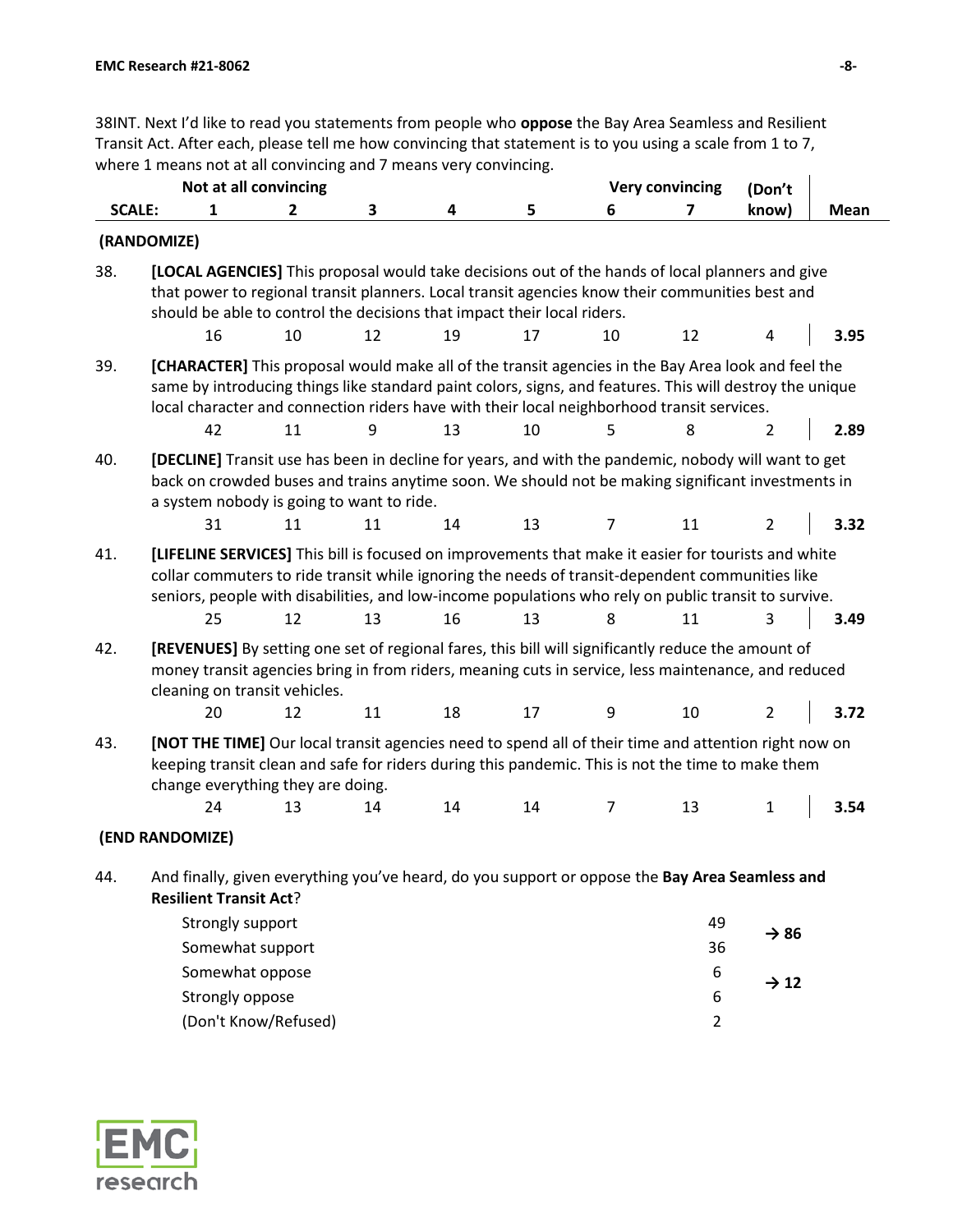45. **Before the COVID-19 pandemic**, in a typical week how many days **did** you take public transit? **(READ LIST IF NECESSARY)**

| 5 or more days per week | 12 |
|-------------------------|----|
| 3 or 4 days per week    | 11 |
| 1 or 2 days a week      | 10 |
| A few times a month     | 16 |
| A few times a year      | 23 |
| Never                   | 28 |
| (Refused)               | 0  |

#### **[IF Q45.=1 thru 5, ask Q46.; n=721]**

46. **Before the COVID-19 pandemic,** which modes of public transit **did** you use for any purpose including commuting to school or work, or running errands? **(MULTIPLE RESPONSES ACCEPTED)**

| <b>BART</b>                    | 57 |
|--------------------------------|----|
| <b>Buses</b>                   | 53 |
| Light rail                     | 21 |
| Trains (ACE, Caltrain, Amtrak) | 22 |
| Ferry                          | 13 |
| Other (specify)                | 3  |
| (Refused)                      | 4  |

#### **[RESUME ASKING ALL]**

- 47. And **currently**, how many days per week **do** you take public transit? **(READ LIST IF NECESSARY)** 5 or more days per week 3 3 or 4 days per week 5 1 or 2 days a week 7 A few times a month 8 A few times a year 15 Never 62 (Refused) 0
- 48. In the future, **after the COVID-19 pandemic ends**, how many days per week **do you think you will** take public transit?

| 5 or more days per week | 8  |
|-------------------------|----|
| 3 or 4 days per week    | 12 |
| 1 or 2 days a week      | 13 |
| A few times a month     | 18 |
| A few times a year      | 24 |
| <b>Never</b>            | 23 |
| (Refused)               |    |

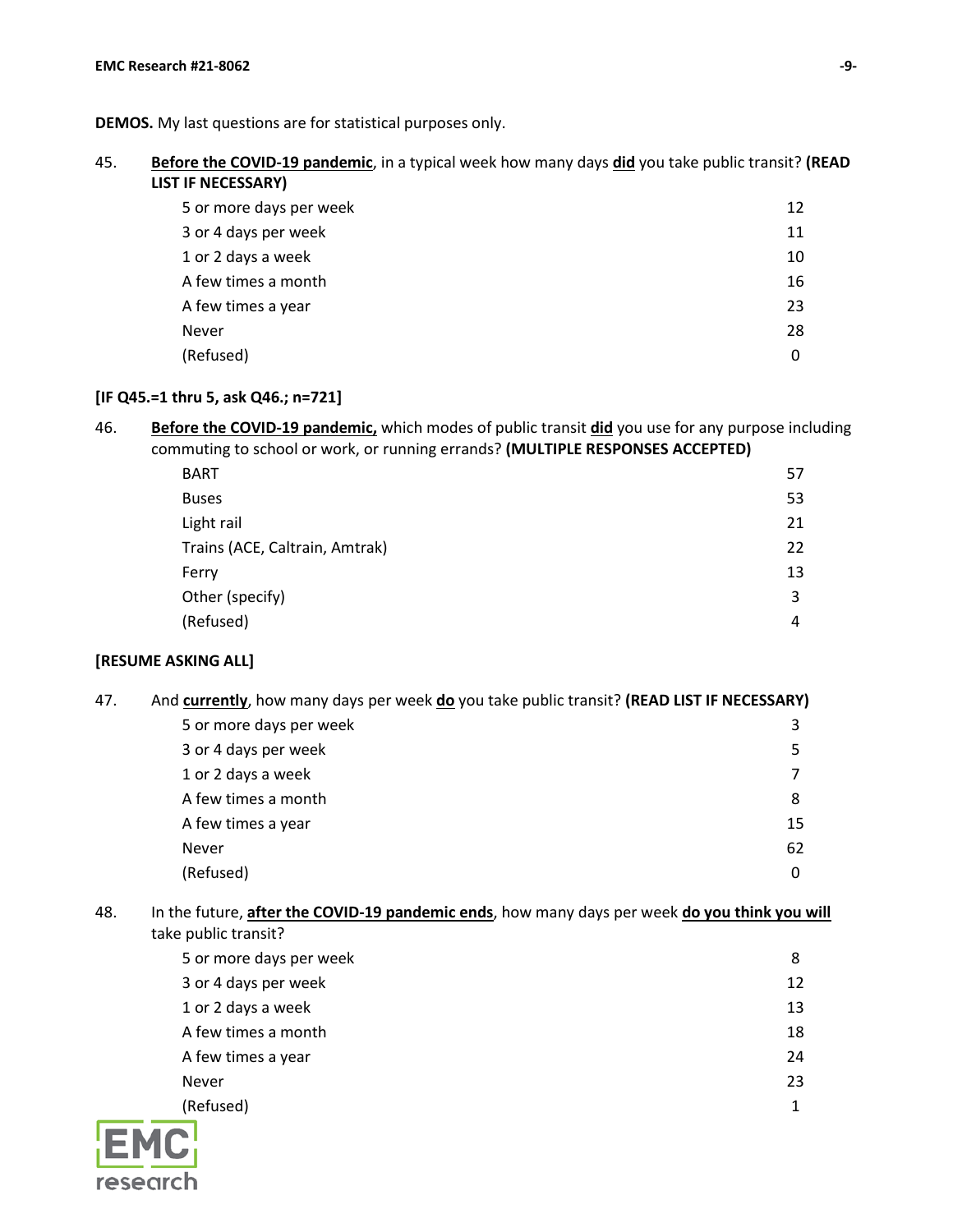49. What is your employment status? Employed full time 53 Employed part time 11 Unemployed 6 Retired 20 Student 5 Homemaker 3 (Other) 2 (Don't Know/Refused) 1

### **[ASK IF Q49.=1, 2, 5, or 7; n=685]**

50. **Before** the pandemic, roughly how many days per week did you **[IF Q49=1, 2, 7:** commute or go in to a workplace**; IF Q49=5**: commute to school**]**?

|                        | 3    |
|------------------------|------|
| 3                      | 8    |
| 4                      | 10   |
| 5                      | 57   |
| 6                      | 6    |
|                        | 3    |
| 0/(Don't know/Refused) | 11   |
| Mean                   | 4.13 |

51. **Right now**, roughly how many days per week do you **[IF Q49=1, 2, 7:** commute or go in to a workplace**; IF Q49=5**: commute to school**]**?

| и                      | 4    |
|------------------------|------|
| 2                      |      |
| 3                      | 8    |
| 4                      | 6    |
| 5                      | 24   |
| 6                      | 4    |
|                        |      |
| 0/(Don't know/Refused) | 45   |
| Mean                   | 2.25 |

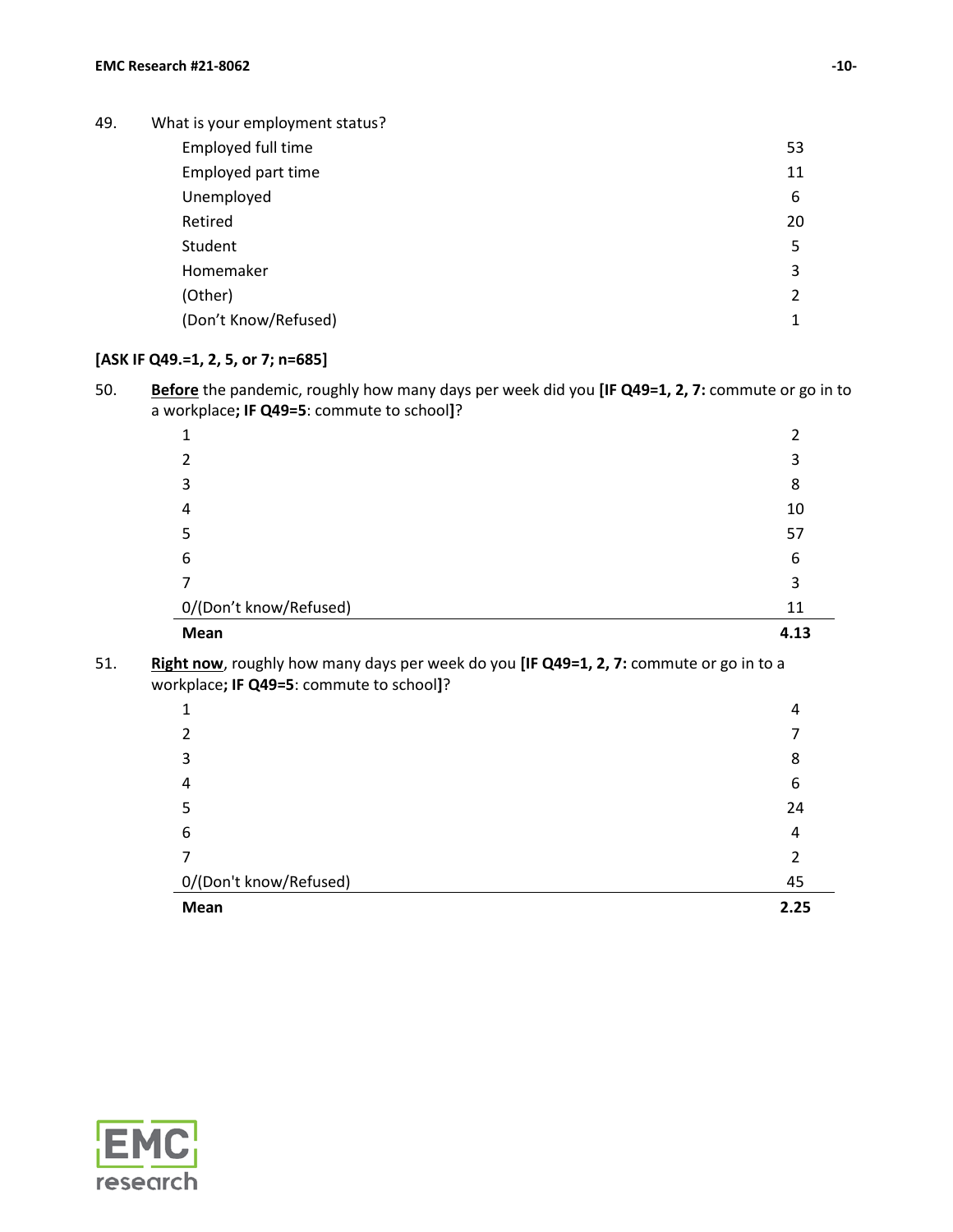52. **And after the COVID-19 pandemic ends**, roughly how many days per week do you anticipate that you will **[IF Q49=1, 2, 7:** commute or go in to a workplace**; IF Q49=5**: commute to school**]**?

| Mean                                                                                                                                | 3.64 |
|-------------------------------------------------------------------------------------------------------------------------------------|------|
| 0/(Don't know/Refused)                                                                                                              | 15   |
|                                                                                                                                     | 3    |
| 6                                                                                                                                   | 5    |
| 5                                                                                                                                   | 43   |
| 4                                                                                                                                   | 11   |
|                                                                                                                                     | 12   |
|                                                                                                                                     | 9    |
| 1                                                                                                                                   | 3    |
| a will be $\left(1 - \frac{1}{2} \right)$ . Commute of go in to a workplace, if $\left(1 - \frac{1}{2} \right)$ commute to sensely. |      |

### **[RESUME ASKING ALL]**

53. Do you currently own the home or apartment where you live, do you rent, do you live with family, or do you not have stable housing?

|     | Own/buying                                                               | 49           |
|-----|--------------------------------------------------------------------------|--------------|
|     | Rent/lease                                                               | 35           |
|     | Live with family                                                         | 10           |
|     | No stable housing                                                        | $\mathbf{1}$ |
|     | (Don't Know/Refused)                                                     | 4            |
| 54. | What is the last grade you completed in school?                          |              |
|     | Some grade school                                                        | 1            |
|     | Some high school                                                         | 5            |
|     | <b>Graduated High School</b>                                             | 9            |
|     | Technical/Vocational                                                     | 4            |
|     | Some College/Less than 4 year degree                                     | 22           |
|     | Graduated College/4 year degree (B-A, Bachelor)                          | 35           |
|     | Graduate/Professional (M-A, Master, P-h-D, M-B-A, Doctorate)             | 21           |
|     | (Don't Know/Refused)                                                     | 3            |
| 55. | Do you identify as male, female, non-binary, or another gender identity? |              |
|     | Male                                                                     | 49           |
|     | Female                                                                   | 49           |
|     | Non-binary                                                               | 1            |
|     | Another gender identity                                                  |              |
|     | (Refused)                                                                | 1            |
|     |                                                                          |              |